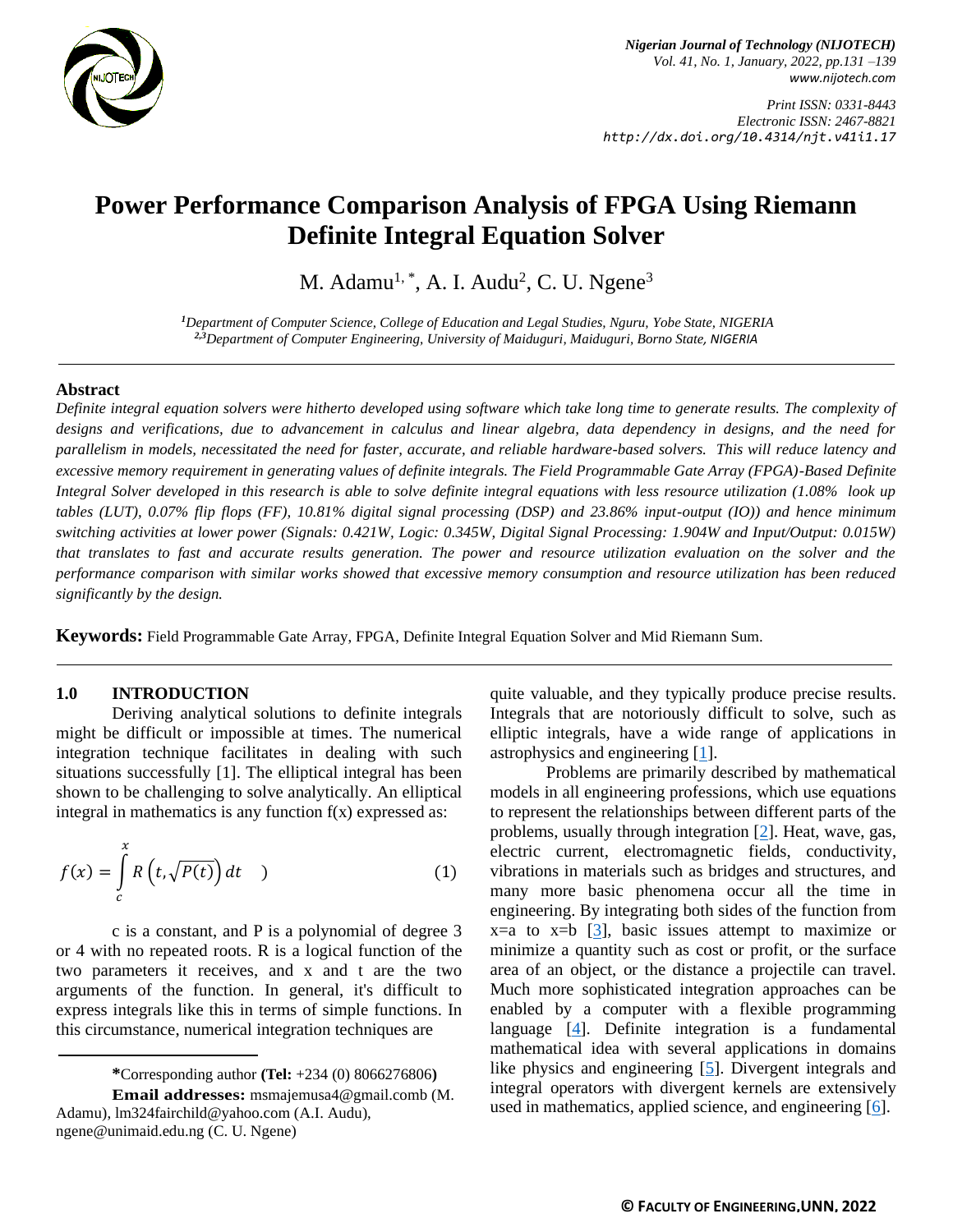The bulk of numerical integration algorithms are software-based and take a long time to perform and produce results. Field Programmable Gate Arrays (FPGAs) can be utilized to build numerical integration algorithms that are faster, more efficient, and more reliable [\[7\]](#page-8-6). As a result, utilizing numerical integration techniques with FPGAs will result in a definite integral solver that is considerably faster, more efficient, and more trustworthy. In this work, the speed and precision of FPGA technology will be utilized appropriately in the design and development of the solution. The solution will take advantage of FPGAs' exceptional capabilities in order to add an efficient and technologically advanced device capable of performing definite integration with high speed and accuracy to the repository of knowledge.

The technical need to depart from the traditional approach of numerical integration algorithms being executed in software, which is time consuming, provided the technical need to embark on the design and development of a Field Programmable Gate Array (FPGA) Based Design of Riemann Summation Definite Integral Equation Solver, which will be of improved performance in terms of resource utilization in generating values of definite integrals, when compared to available few previous versions. This study uses a Xilinx 7-series device, Riemann Summation, and VHDL as the synthesis language to assess the performance of a developed FPGAbased Definite Integral Equation Solver.

## **2.0 LITERATURE REVIEW**

[\[8\]](#page-8-7), in the paper, "A Study of Definite Integrals Using Parseval's Identity," looked into two sorts of definite integrals. Parseval's identity was used to determine the infinite series expressions of the two forms of definite integrals. Two instances were used for practical calculations. The study's research method was to use hand computations to identify solutions, which were then validated using Maple. The study approach allows for the detection of math errors as well as the alteration of preexisting thought processes. When compared to Maple's result, Parseval's identity method yielded good results.

The Five Columns Rule in Solving Definite Integration by Parts by Transformation of Integral Limits, published by [\[9\]](#page-8-8), proposes an alternate approach for solving definite integration by parts. It uses a tabular integration by parts approach with integral limit modifications to solve integrals. The results revealed that the part-by-part integration formula takes on a new shape following transformation. The final solutions acquired by this method and those obtained by the traditional method in calculus textbooks were found to be identical.

In the paper by  $[10]$ , titled: "Definite integrals using the method of brackets," they proposed a novel heuristic method for assessing definite integrals. The researchers feel the method is a potent method of integration, despite the fact that it is heuristic and lacks a rigorous explanation. It's relatively easy to work with definite integrals and generate outcomes from them. Evaluating a definite integral is reduced to solving a linear system of equations with method of brackets and origin in methods developed for the assessment of Feynman diagrams.

In their publication, "Solution of Definite Integrals Using Functional Link Artificial Neural Networks," [\[1\]](#page-8-0), presented a new approach for solving definite integrals using feedforward artificial neural networks. The researchers developed a neural network that can be used as a revolutionary numerical method in place of established methods. By minimizing a well-constructed error function, the learning algorithm was employed to solve the definite integrals. In comparison to existing numerical approaches, the results demonstrated that the algorithm is effective and exact, and that it is well-suited for applications that demand the integration of higher order polynomials.

In [\[7\]](#page-8-6), four numerical integration algorithms were built on hardware using FPGA. The Left Riemann Sum (LRS), Right Riemann Sum (RRS), Middle Riemann Sum (MRS), and Trapezoidal Sum (TS) algorithms were used in the computation. The system performance was measured using the target chip Altera cyclone IV FPGA in terms of resource utilization, clock latency, execution time, power consumption, and computational error in comparison to other algorithms. According to the data, the FPGA implementation is much faster than the software version.

Integration algorithms and universal FIR filters were linked one-to-one by  $[11]$ . By translating the integrating algorithm onto FIR structures, the trapezoidal rule for numerical integration was applied in this study. This relationship was used by the Integration method to generate a structure. Critical route delays, on the other hand, are typical in such systems, restricting sampling/throughput rates. Concurrency was used to solve the problem at numerous stages along the method. The effects of pipelined and parallel structures on speed and power metrics were studied separately. The data paths inside the structure were altered as a result of these architectural changes, allowing it to run at higher throughput rates and/or with less power usage.

The idea in  $[12]$  provides a systematic method for hardware implementation of the basic operators of fractional calculus (fractional integrator and derivative) using a field programmable gate array (FPGA) in the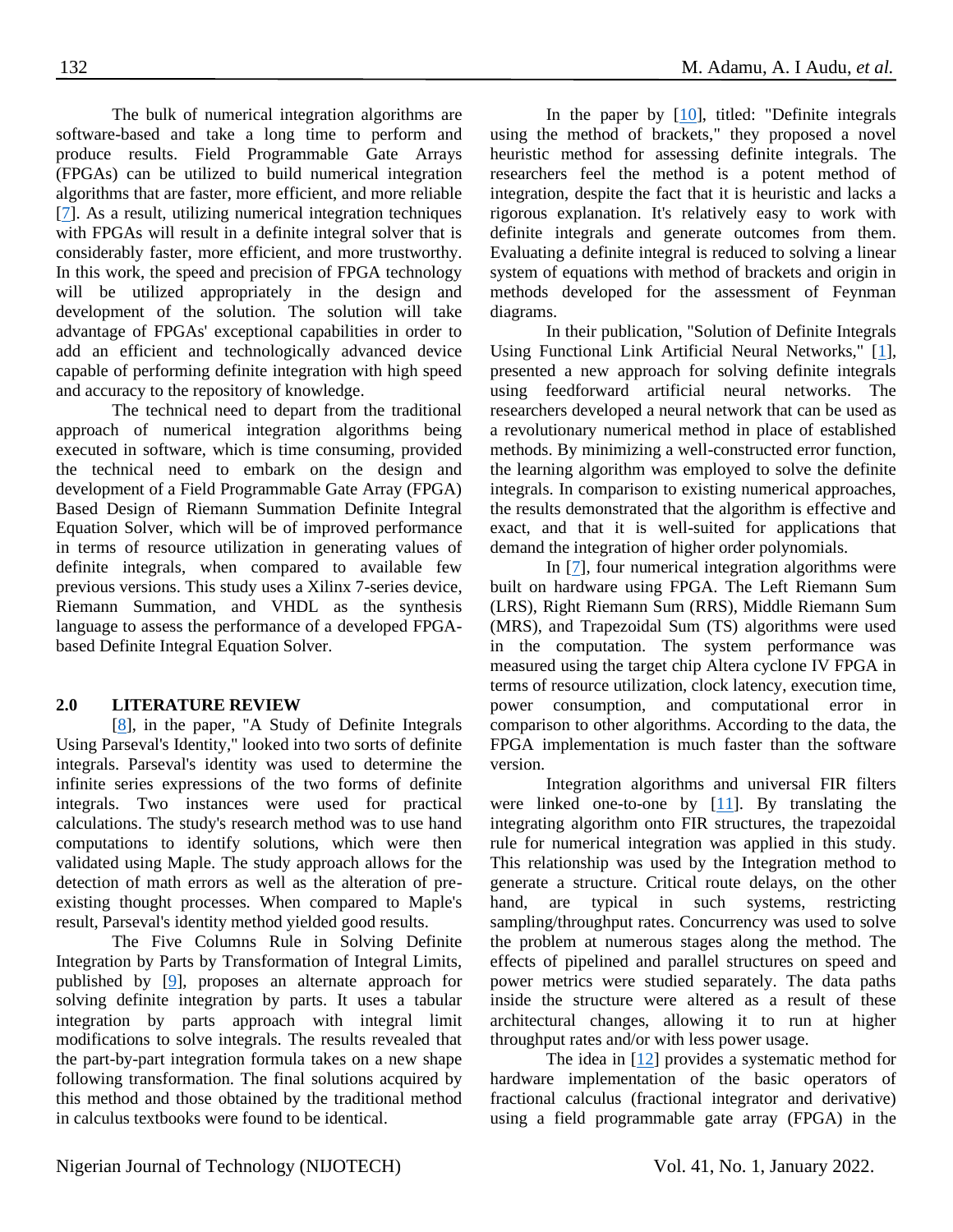LabVIEW environment, based on the Grunwald–Letnikov notion. The fractional order integrator and derivative of

sinusoid and square waveform signals were simulated, with results from hardware implementation. Fractional order calculus has been discovered to be useful in system modeling. Fractional calculus modeling is far more accurate than integer order modeling.

## **3.0 METHODOLOGY**

The design and development of a Definite Integral Equation Solver using a Xilinx 7-series device and Very High Speed Integrated Circuit Hardware Description Language (VHDL) as the synthesis language begins with:

- i. Design and development of an arithmetic and logic unit (ALU) that will perform numerical operations on targets operands. These operations include integer addition, subtraction, multiplication, and division.
- ii. Design and development of a definite integral equation solver based on Riemann summation using the ALU in (i) above.
- iii. And finally, simulating the designs in (i), (ii) above and evaluating the performance of the definite integral solver developed in (ii) above using an example problem.

The Design will begin by designing an arithmetic and logic unit (ALU) that will perform numerical operations (operations include integer addition, subtraction, multiplication, and division) on targets operands, followed by a definite integral solver based on Riemann summation using the ALU developed and then finally simulate the above two designs and evaluate the performance of the definite integral solver using an example problem. The workflow of the methodology is indicated below:



**Figure 1:** Workflow for the Methodology

#### *3.1 Performing Definite Integration*

To perform definite integration as shown in Figure 1, the first step is the identification of the equation parameters which will be passed to the solver. As an example, considering the following definite integral equation *I* with a constant 16 and a variable x having power of 2 and assuming an upper limit of 4 and lower limit of -1 as shown below:

$$
I = \int_{-1}^{4} (16 - x^2) dx
$$
 (2)

The equation parameters can be extracted as:

- i. Upper and lower limits of integration are 4 and -1, respectively
- ii. Equation constant is 16
- iii. Variable in the equation x
- iv. Power of variable in the equation 2

When these parameters are passed to the definite integral solver, it will determine the difference between the upper and lower limits of the integral in equation 2, as shown below:

$$
\alpha = 4 - (-1) = 4 + 1 = 5.
$$

The solver will make this computation by calling on the integer subtraction service offered by the ALU as shown in Figure 1.

The value of  $n$  is the number of sub-intervals between [a, b], and it can be mathematically expressed as:

$$
[x_0, x_1][x_1, x_2], \dots, [x_{n-1}, x_n]
$$
 (3)

For any sub-interval  $[x_{i-1}, x_i]$ under consideration, its width can be determined as follows:

$$
\Delta x_i = x_i - x_{i-1} \tag{4}
$$

The operation in (4) is also performed by the integer subtraction unit shown in Figure 1. The next step is the derivation of the midpoints *M* from the approximation sequence in (3). This is achieved by using the following relationship:

$$
M_{i} = \frac{\Delta x_{i}}{2} = \frac{x_{i} - x_{i-1}}{2}
$$
 (5)

To perform the operation in (5), the definite integral solver requests two services from the Arithmetic unit i.e. the integer subtraction and the integer division. Each of the value  $M_i$  obtained is substituted into the algebraic expression in the integral to obtain the corresponding values of the function  $f(\xi_i)$ . For the relationship in (2), it holds that  $f(\xi_i) = 16 - M_i^2$ .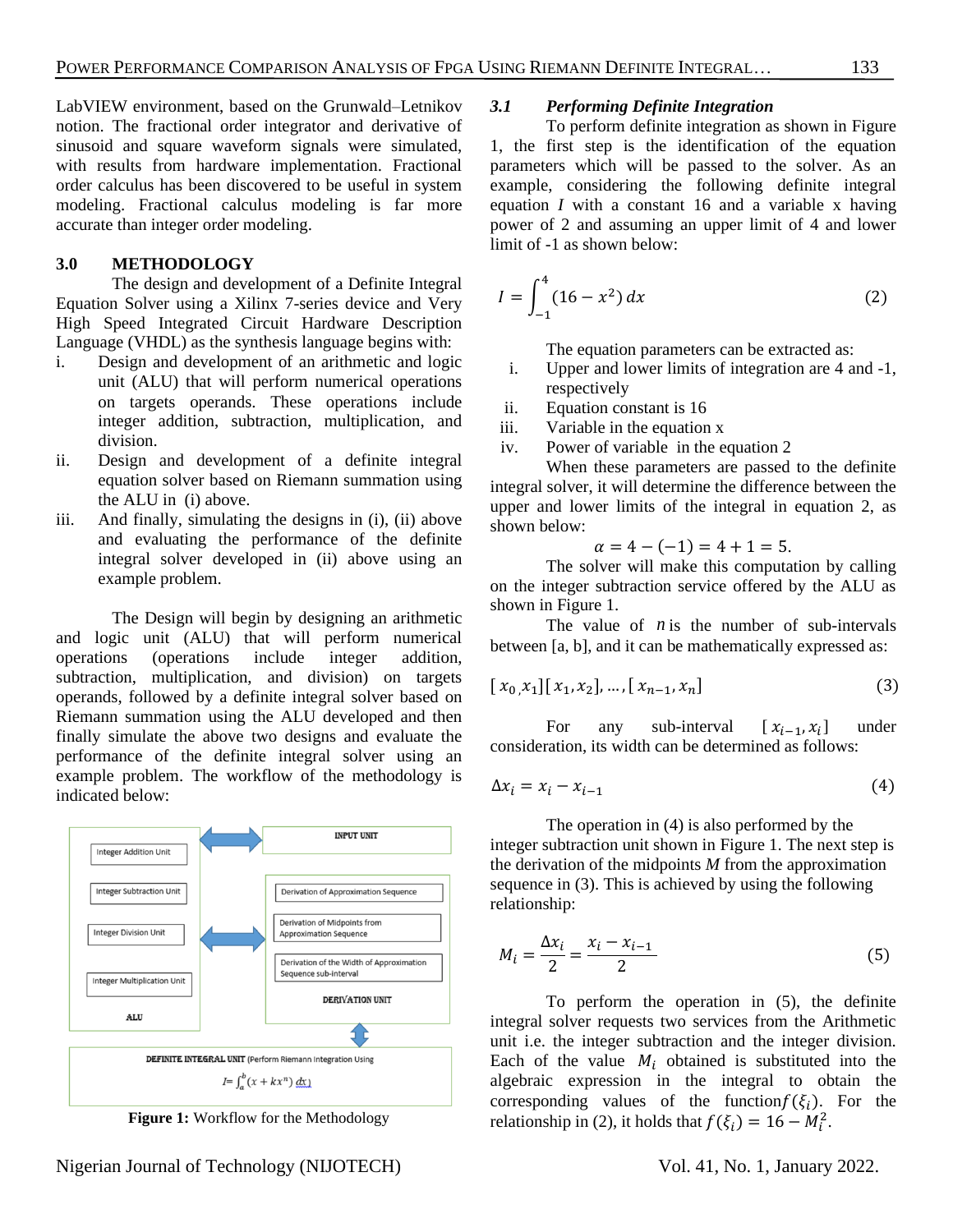The final step is the determination of the Riemann sum, and which is done using the relationship:

$$
I = \int_{a}^{b} f(x)dx = \sum_{i=n}^{N} f(\xi_i) \Delta x_i
$$
 (6)

In most cases,  $\Delta x = \Delta x_1 = \Delta x_2 = \cdots = \Delta x_n$ . Hence, equation (6) can be written as:

$$
I = \int_{a}^{b} f(x)dx = \sum_{i=n}^{N} f(\xi_i) \Delta x = \Delta x \sum_{i=n}^{N} f(\xi_i)
$$
 (7)

The relationship in (7) will request two services from the ALU i.e. integer multiplication, and integer addition to generate the value of the definite integral.

#### *3.2 Target device and reasons for the choice*

The target device for the definite integral solver will be the Kintex-7 FPGA. The reason for the choice of this device is as follows:

- i. It is a robust device
- ii. It has low power consumption
- iii. It is highly reconfigurable

Since this device is a 7-series device, Xilinx VIVADO will be the development environment and the language of choice for the implementation is VHDL. The hardware description of the design using VHDL will be verified for accuracy and errors using VIVADO.

#### *3.3 Problem Addressed*

In the quest to solve different challenges and problems in human society, scientists and engineers make a lot of decisions based on the results obtained from precise calculations made in designs and models. With advances in calculus and linear algebra, large volume of data processing having a lot of dependencies and the need to improve performance of complex models through parallel implementations, there is need for deviation from the software based definite integral equation solvers that take long time to generate results to FPGA based solvers (Razak et al, 2017). This research is aimed at developing a solver that can leverage on the advanced capabilities of FPGAs, such as low resource and power utilization and precision, and the circuit optimization capabilities of VHDL, in order to add an efficient and technologically advanced device capable of performing definite integration with accuracy and low latency when compared to the available few, to the repository of knowledge.

#### **4.0 RESULT AND DISCUSSION**

The performance of the definite integral solver is presented in a progressive approach i.e. the analysis is based on the outcome of the results as they are produced by the definite integral solver and its units. The first part of the analysis tests the different units of the Arithmetic and Logical Unit (ALU). The functions in the ALU unit are displayed in the progressive results generated in the process of solving definite integral equation by the integral solver.

## *4.1 The Arithmetic and Logical Unit*

The first part of the analysis begins by testing the different units of the Arithmetic and Logical Unit (ALU): the integer addition unit, integer subtraction unit, integer multiplication unit and the integer division unit. The four units together form the Arithmetic and Logical Unit (ALU).

#### *4.1.1 The Integer Addition Unit*

The integer addition unit is tested by providing two input values, the augend=5 and the addend  $=3$ . The unit successfully produced an accurate result of the addition of the two integers, which is equal to 8. The image in Figure 2 and Table 1 show the binary equivalent of the inputs as 0000 0101 representing 5, 0000 0011 representing 3, and 0000 1000 representing the result of the addition, which is 8. The integer addition unit has been tested, and found to be functional and performing according to expectation.

**Table 1:** Binary and Decimal Input and Output Values of the Integer Addition Unit

| <b>System interface</b> |        | <b>Binary Representation</b> | <b>Decimal Representation</b> |
|-------------------------|--------|------------------------------|-------------------------------|
| Input                   | Augend | 0000 0101                    |                               |
|                         | Addend | 0000 0011                    |                               |
| Output                  | Sum    | 0000 1000                    |                               |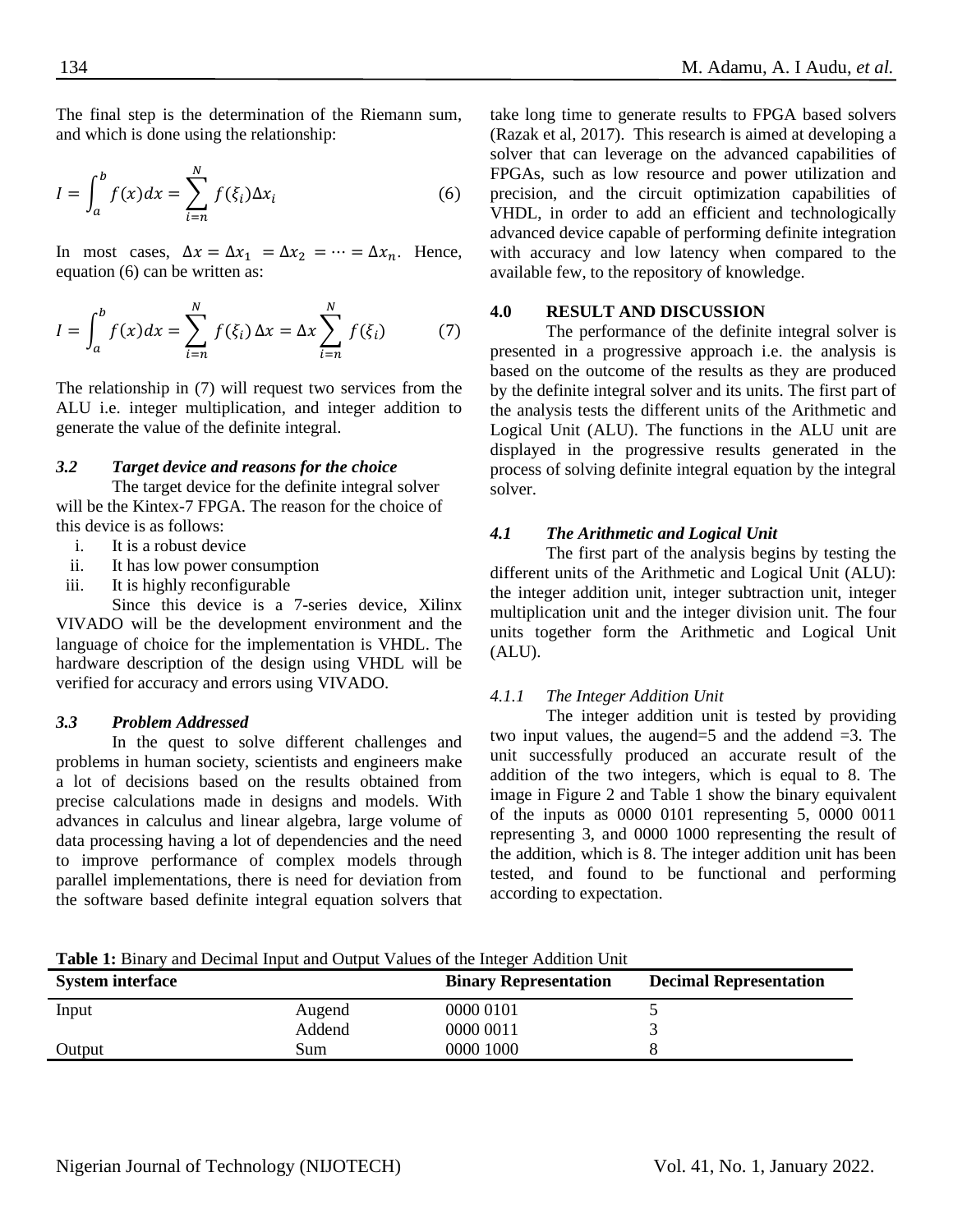

**Figure 2:** Integer addition unit

**Table 2:** Binary and Decimal Input and Output Values of the Integer Subtraction Unit

## *4.1.2 The Integer Subtraction Unit*

The integer subtraction unit is tested by providing two input values, the minuend=19 and the subtrahend =12. The unit successfully produced an accurate result of the subtraction of the two integers, which is equal to 7. The image in Figure 3 and Table 2 show the binary equivalent of the inputs as 0001 0011 representing 19, 0000 1100 representing 12, and 0000 0111 representing the result of the subtraction, which is 7. The integer subtraction unit has been tested, and found to be functional and performing according to expectation.

| <b>System interface</b> |            | <b>Binary Representation</b> | <b>Decimal Representation</b> |
|-------------------------|------------|------------------------------|-------------------------------|
| Input                   | Minuend    | 0001 0011                    | 19                            |
|                         | Subtrahend | 0000 1100                    | 12                            |
| Output                  | Sum        | 0000 0100                    |                               |



**Figure 3:** Integer subtraction unit

# *4.1.3 The Integer Multiplicaton Unit*

The integer multiplication unit is tested by providing two input values, the multiplicand=21 and the multiplier  $=8$ . The unit successfully produced an accurate result of the multiplication of the two integers, which is equal to 168. The image in Figure 4 and Table 3 show the binary equivalent of the inputs as 0000 0000 0001 0101 representing 21, 0000 0000 0000 1000 representing 8, and the output 0000 0000 1010 1000 representing the result of the multplication, which is 168. The integer multiplication unit has been tested, and found to be functional and performing according to expectation.

|  |  |  | <b>Table 3:</b> Binary and Decimal Input and Output Values of the Integer Multiplicaton Unit |  |  |
|--|--|--|----------------------------------------------------------------------------------------------|--|--|
|--|--|--|----------------------------------------------------------------------------------------------|--|--|

| <b>System interface</b> | <b>Binary Representation</b> |                     | <b>Decimal Representation</b> |
|-------------------------|------------------------------|---------------------|-------------------------------|
| Input                   | Multiplicand                 | 0001 0101           | 21                            |
|                         | Multiplier                   | 0000 1000           | 8                             |
| Output                  | Sum                          | 0000 0000 1010 1000 | 168                           |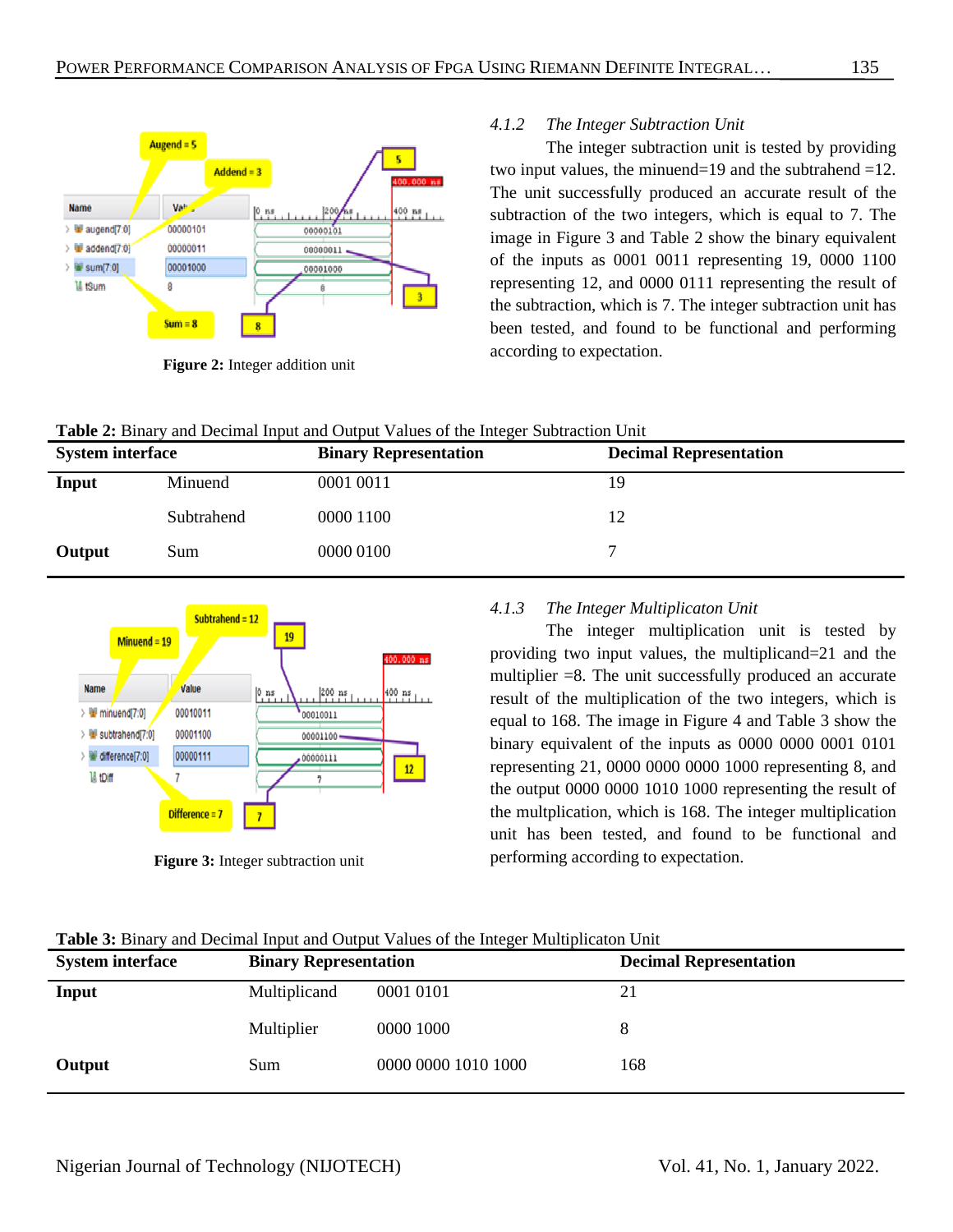

**Figure 4:** Integer multiplication unit.

## *4.1.4 The Integer Division Unit*

The integer division unit is tested by providing two input values, the dividend  $=32$  and the divisor  $=12$ . The unit successfully produced an accurate result of the division of the two integers, which is equal to 4. The image in Figure 5 and the Table 4 show the binary equivalents of the inputs as 0000 0000 0010 0000 representing 32, 0000 0000 0000 1000 representing 8, and the output of 0000 0000 0000 0100 representing the result of the division, which is 4, while 0000 0000 0000 0000 represent zero (0) remainder. The integer division unit has been tested, and found to be functional and performing according to expectation.

|  |  |  | Table 4: Binary and Decimal Input and Output Values of the Integer Division Unit |
|--|--|--|----------------------------------------------------------------------------------|
|--|--|--|----------------------------------------------------------------------------------|

| <b>System interface</b> |           | <b>Binary Representation</b> | <b>Decimal Representation</b> |
|-------------------------|-----------|------------------------------|-------------------------------|
| Input                   | Dividend  | 0000 0000 0010 0000          | 32                            |
|                         | Divisor   | 0000 0000 0000 1000          |                               |
| Output                  | Quotient  | 0000 0000 0000 0100          |                               |
|                         | Remainder | 0000 0000 0000 0000          |                               |



**Figure 5:** Integer Division Unit

*4.2 Evaluating the developed Solver Using an Equation of x with a coefficient and a constant factor*

Let consider a definite integral equation:

$$
I = \int_{-3}^{5} (1 + 2x^2) dx
$$
 (8)

Using the relationship∆=  $\varphi_{Upper} - \varphi_{Lower}$ , the interval  $\Delta$  of the integral is computed as follows:

$$
\Delta = \varphi_{Upper} - \varphi_{Lower} = 5 - 3 = 5 + 3 = 8 \tag{9}
$$

The integral solver obtained the same result. This is shown in figure 6.



**Figure 6:** Integral interval

Using the relationship in (10), the midpoint factor  $\alpha$  was determined, and the integral solver computed the same value as shown in Figure 7.

$$
\alpha = \frac{\Delta}{n} = \frac{8}{4} = 2\tag{10}
$$



**Figure 7:** Midpoint factor

Nigerian Journal of Technology (NIJOTECH) Vol. 41, No. 1, January 2022.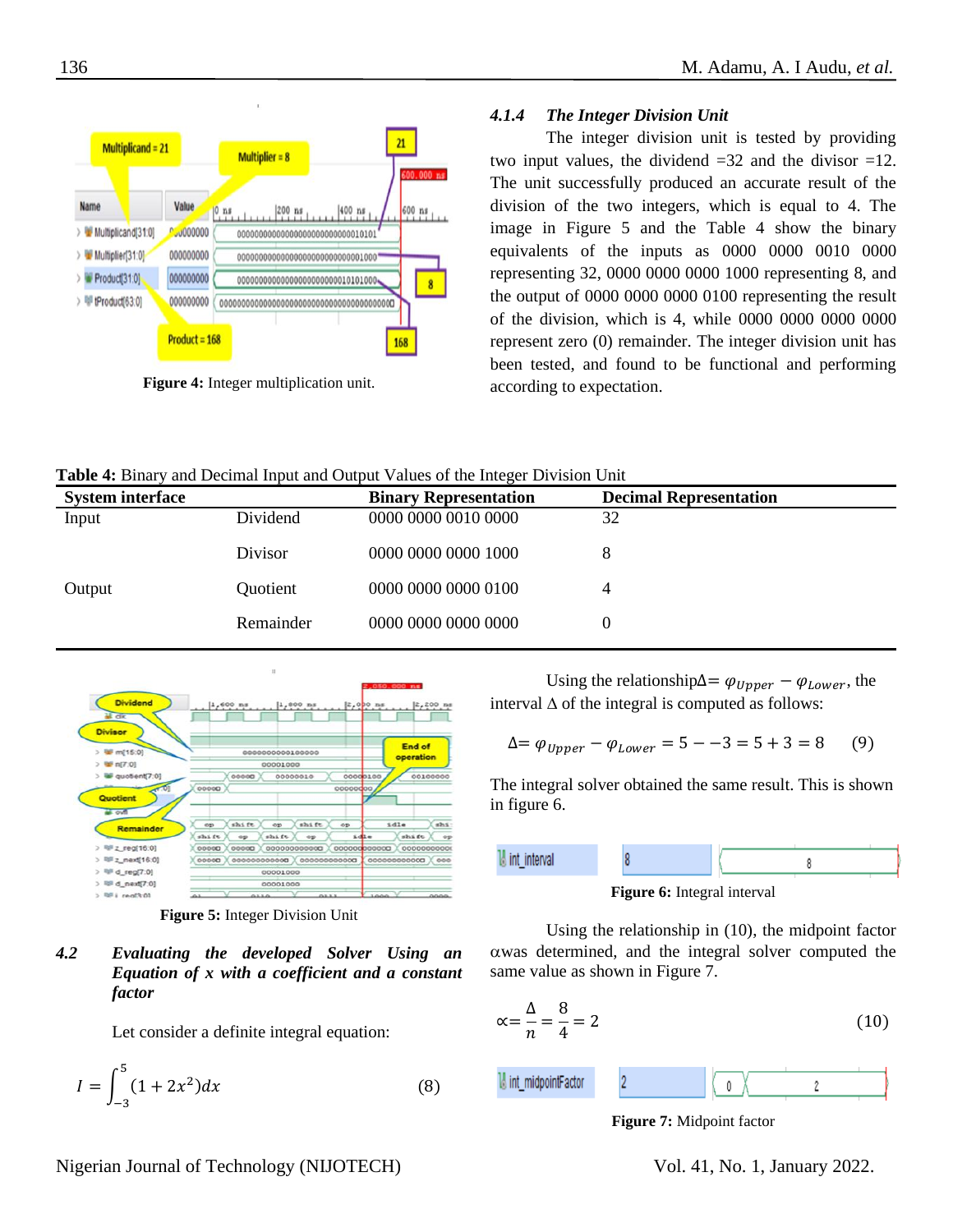From the relationship in (11),

$$
P1 = \psi_{Lower}
$$
  
\n
$$
P2 = P1 + \alpha
$$
  
\n
$$
P3 = P2 + \alpha
$$
  
\n
$$
Pn = Pn - 1 + \alpha
$$
  
\n(11)

The partition points were determined by the integral solver as shown in figure 8.

| $\vee$ M <sup>I</sup> partition_points[0:9] | $-3, -1, 1, 3, 5, 7, 9, 11, 13, 1$ | -з,ш Х<br>$-3, -1, 1, 3, 5, 7, 9, 11, 13, 15$ |  |
|---------------------------------------------|------------------------------------|-----------------------------------------------|--|
| 19[0]                                       | $-3$                               | $-3$                                          |  |
| 14 [1]                                      | $-1$                               | $-1$<br>-3                                    |  |
| $\mathbb{U}$ [2]                            |                                    | -3                                            |  |
| $\mathbb{U}$ [3]                            | 3                                  | $-3$<br>3                                     |  |
| $\mathbb{U}$ [4]                            | 5                                  | -3<br>5                                       |  |
| $\mathbb{U}$ [5]                            |                                    | 7<br>-3                                       |  |
| $\mathbb{U}$ [6]                            | 9                                  | 9<br>-3                                       |  |
| 14 [7]                                      | 11                                 | $-3$<br>11                                    |  |
| $\sqrt{16}$ [8]                             | 13                                 | $-3$<br>13                                    |  |
| 14 [9]                                      | 15                                 | 15<br>$-3$                                    |  |
|                                             |                                    |                                               |  |

**Figure 8**: Partition points

Using the relationship in (12) below,

$$
\begin{pmatrix} M_1 = \frac{P_1 + P_1}{2} \\ M_1 = \frac{P_2 + P_3}{2} \\ M_1 = \frac{P_{n-1} + P_n}{2} \end{pmatrix}
$$

The midpoints of the integral subintervals were computed as shown in figure 9.

| lill int_midpoints_vector[0:8] -2,0,2,4,6,0,0,0,0 |    | $-2, 0, 0, 0$<br>$\mathsf{D},\mathsf{0},\mathsf{0},\mathsf{0},\mathsf{0}$<br>X −20<br>$-2\square$ |
|---------------------------------------------------|----|---------------------------------------------------------------------------------------------------|
| 14 [0]                                            | -2 | Ū<br>-2                                                                                           |
| 14 [1]                                            | 0  | 0                                                                                                 |
| $\mathbb{I}^1$ [2]                                | 2  | 2<br>0                                                                                            |
| 14 [3]                                            |    | 0<br>4                                                                                            |
| $\mathbb{H}$ [4]                                  | 6  | 0                                                                                                 |
| 14 [5]                                            | 0  | Ū                                                                                                 |
| $\mathbb{N}$ [6]                                  | 0  | Ū                                                                                                 |
| 14 [7]                                            | O  | Ū                                                                                                 |
| 18 [8]                                            |    | Ū                                                                                                 |

**Figure 9:** Midpoints

The values of zero for other values of the midpoint subintervals in figure 9, occurred because the integral solver determined that it is not necessary to compute those values for the equation being solved.

From the relationship in (13) below:  $\boldsymbol{n}$ 

$$
I_n = \sum_{k=1} f(\xi_k) \Delta x \tag{13}
$$

The values of the function  $f(\xi k)$  are determined as follows:

$$
f(\xi_1) = f(-2) = 1 + 2.(-2)^2 = 9
$$
  

$$
f(\xi_2) = f(0) = 1 + 2.(0)^2 = 1
$$
  

$$
f(\xi_3) = f(2) = 1 + 2.(2)^2 = 9
$$
 (14)

$$
f(\xi_4) = f(4) = 1 + 2. (4)^2 = 33
$$

The integral solver computed the values of  $f(\xi k)$ in (14) using the same approach. These values are shown in figure 10.

| W int_coef_var_pow[0:8] | 9,1,9,33,73,1,1,1,1 | $\mathsf{1,}\mathsf{1,}\mathsf{1,}\mathsf{1,}\mathsf{0}$<br>9,0<br>9,1,1,10<br>۵,۵ |  |
|-------------------------|---------------------|------------------------------------------------------------------------------------|--|
| <b>14 [0]</b>           | 9                   | 9<br>1                                                                             |  |
| 14 [1]                  |                     |                                                                                    |  |
| 14 [2]                  | 9                   | 9                                                                                  |  |
| 14 [3]                  | 33                  | 33                                                                                 |  |
| $\mathbb{U}$ [4]        | 73                  |                                                                                    |  |
| 14 [5]                  |                     |                                                                                    |  |
| $\frac{10}{2}$ [6]      |                     |                                                                                    |  |
| 14 [7]                  |                     |                                                                                    |  |
| 18 [8]                  |                     |                                                                                    |  |

**Figure 10:** Variable Power

For a midpoint number value of  $n = 4$ , the relationship in (13) is determined as:

$$
I_4 = \sum_{k=1}^{4} f(\xi_k) \Delta x = 2X(9 + 1 + 9 + 33) = 104 \tag{15}
$$

The computation of the result in (XV) by the integral solver is analyzed as follows based on Definition  $1(\beta_1)$  and Definition  $2(\beta_2)$  as: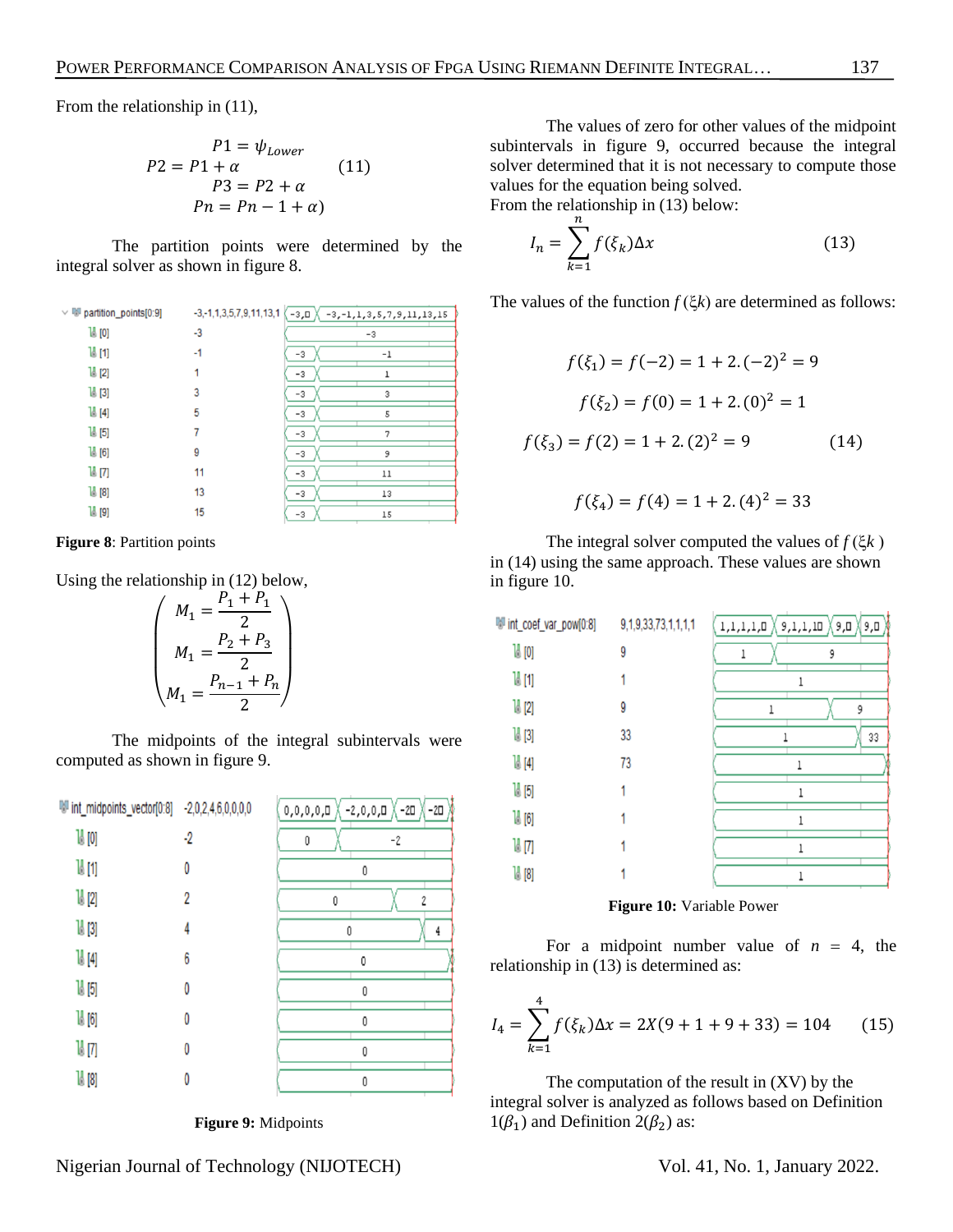$$
\beta_1 = \sum_{k=1}^4 n_k = 52\tag{16}
$$

The integral solver arrived at the same result after the computation as shown in figure 11.



**Figure 11:** Summation

The final result of the integration was determined by the integral solver using the relationship in (13). This is shown in Figure 12.





**Figure 12:** Integral value

# *4.3* **Power Estimation and Resource Utilization Evaluation and performance comparison**

The design like any other design in hardware uses up resources on the target hardware for which it is implemented. It is against this backdrop that power consumption analysis was performed in order to estimate how much power is used up by the processor during execution. Using the Xilinx Power Estimator, the dynamic power and static power for the design were estimated as shown in Figure 13 where 95% (2.684W) of the power was dynamic power while 5% (0.143W) of the power was static power.

The dynamic power is the power used up as a result of switching activities by the processor while executing the definite integral function. The static power is the power used up as a result of the nature of the silicon used in the fabrication of the hardware device itself using CMOS (complementary metal oxide semiconductor)

technology.



**Figure 13:** Dynamic and static power estimation for design

The resource utilization by the design shows that 1.08% (1458) LUT (look up tables) programming elements (PEs) were utilized out of a total of 134600 available LUTs on the FPGA. Similarly, 0.07% (199) FF (flip flops) PEs were utilized out of a total of 269200 available FFs; 10.81% (80) DSP (digital signal processing) PEs were utilized out of a total of 740 available DSPs; 23.86% (68) IO (input-output) PEs were utilized out of a total of 285 available IOs. Figure 14 shows this analysis as obtained from the Utilization Report Generator of the Xilinx VIVADO.

| Resource   | Utilization | Available | Utilization % |
|------------|-------------|-----------|---------------|
| LUT        | 1458        | 134600    | 1.08          |
| FF         | 199         | 269200    | 0.07          |
| <b>DSP</b> | 80          | 740       | 10.81         |
| 10         | 68          | 285       | 23.86         |

**Figure 14:** Integral processor resource utilization.

A performance comparison was made between the resource utilization of the developed solver and that of similar works by (Razak *et al.* 2017) and (Rana *et al.* 2016). Table 5 shows this comparison.

| Table 5: Performance comparison with related works |  |  |  |  |  |  |
|----------------------------------------------------|--|--|--|--|--|--|
|----------------------------------------------------|--|--|--|--|--|--|

| <b>Parameters</b> | Our work | (Razak et al. 2017) | (Rana et al. 2016) |
|-------------------|----------|---------------------|--------------------|
| LUT(%)            | l.08     | 19.8                |                    |
| FF(%)             | 0.07     |                     |                    |
| DSP(%)            | 10.81    | 20                  | 19                 |
| IO(%)             | 23.86    | 10                  | つつ                 |